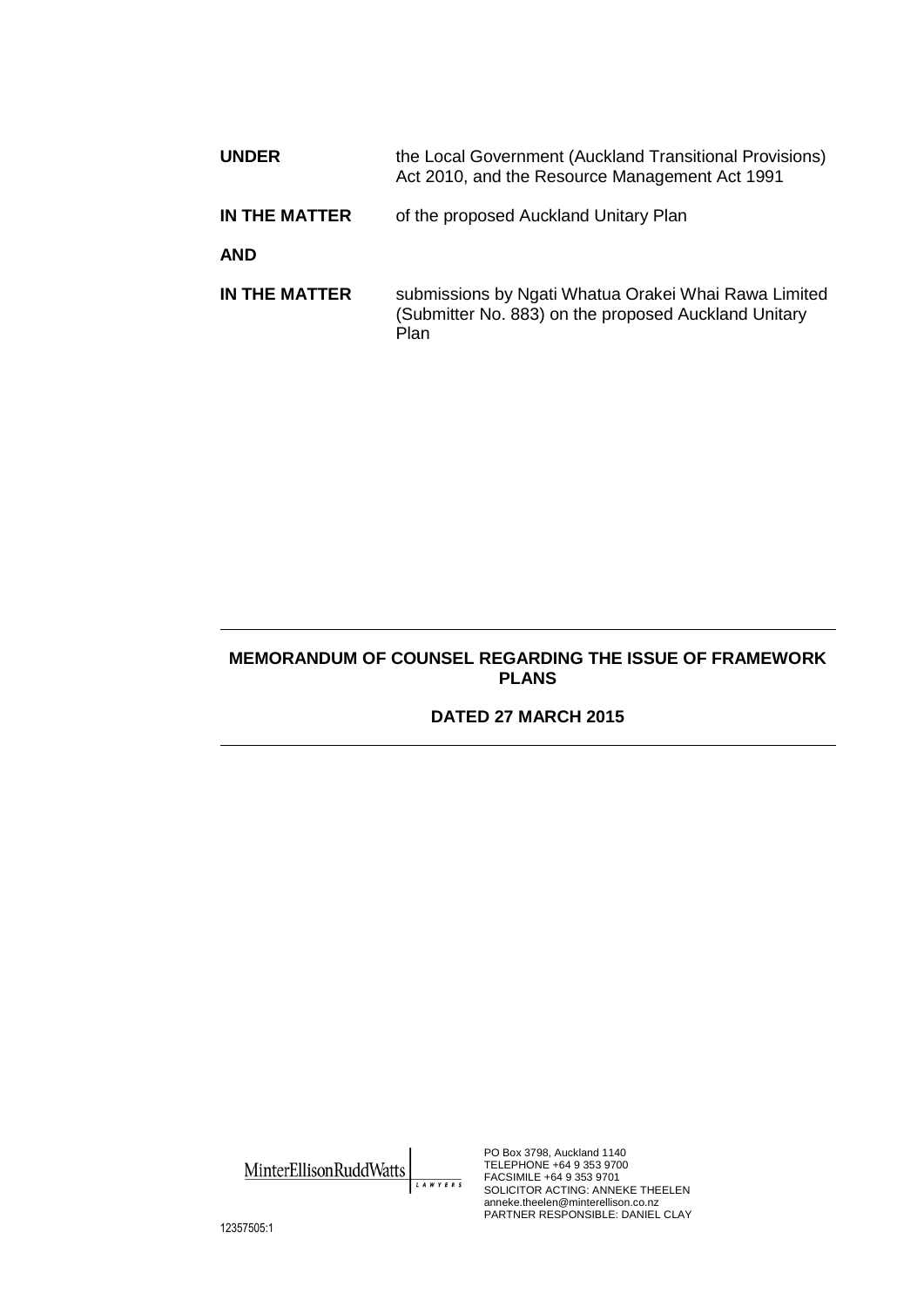## **MAY IT PLEASE THE HEARINGS PANEL:**

- 1. This memorandum is filed on behalf of Ngati Whatua Orakei Whai Rawa Limited (**Whai Rawa**), which has made a number of submissions on the proposed Auckland Unitary Plan (**PAUP**). Many of Whai Rawa's submissions and proprietary interests relate to or are potentially impacted by provisions of the PAUP which incorporate Framework Plans. Accordingly, Whai Rawa is interested in Framework Plans, and in particular the issues raised by the Panel as addressed by Dr. Royden Somerville QC in his letter to the Hearings Panel dated 13 March 2015.
- 2. Whai Rawa is particularly interested in the Panel's questions numbered 1, 3 and 4 as addressed to in Mr Somerville's opinion. These matters are relevant to Whai Rawa's land holdings at Quay Park, which are part of the Quay Park Precinct in respect of which Framework Plans are relevant. Whai Rawa also owns land in other precincts, so has a general interest in Framework Plans.
- 3. Counsel therefore responds to the Panel's invitation to provide written correspondence in relation to Mr Somerville's legal advice.
- 4. In respect of questions 1, 3 and 4, the following submissions are made:
	- (a) Framework Plans should not be required to be in place prior to applications for resource consent being filed in order to avoid a non-complying activity status. It is not appropriate to make an activity a non-complying activity simply because there is no pre-existing approved Framework Plan (Question 1).
	- (b) It is appropriate to consider consistency with an approved Framework Plan as a matter for assessment when considering a resource consent application (Question 3).
	- (c) It is appropriate to provide "incentives" (noting that this term is not necessarily accepted as accurately representing the position) through the Framework Plan process to enable additional development potential for a precinct. The Framework Plan process includes consideration of the potential environmental effects of enabling increased development